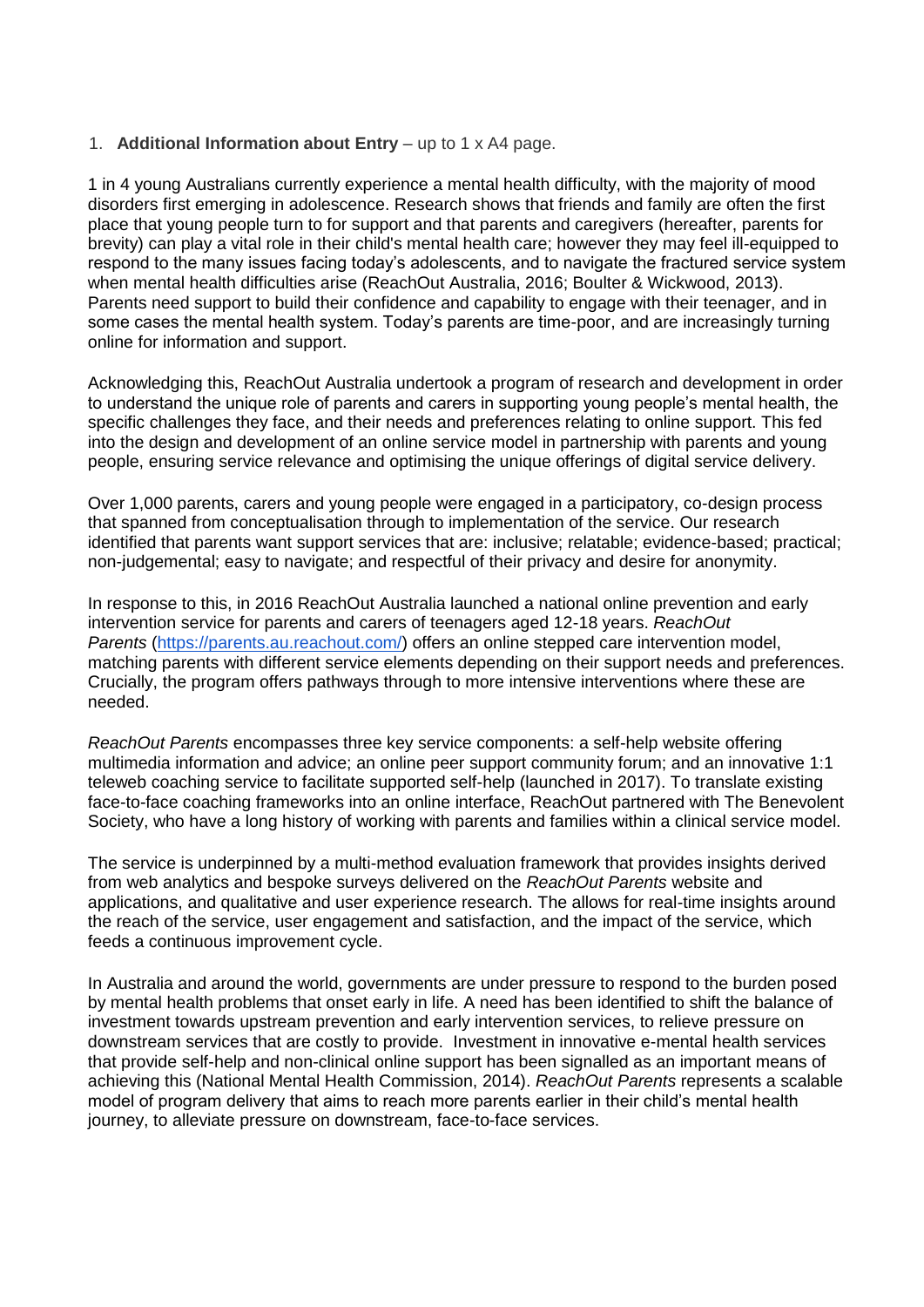2. **Address each of the criteria below**: - up to 10 X A4 pages (Judges allocate marks to each criterion)

1. Evidence of a significant contribution to the field of mental health on a local, state or national level.

Mental health problems commonly have their first onset during the adolescent period, with half of all mental illness developing before 14 years, and three quarters before 24 years [\(Kessler et al., 2005\)](about:blank). This indicates that adolescence is a critical time for prevention and early intervention, to reduce the burden of mental disorders within the community [\(Johnson, Lawrence, Sawyer, & Zubrick, 2017\)](about:blank). Despite this high prevalence, service use in this age group is less than optimal; many young people do not seek help for their mental health problems, or do not do so in a timely fashion. (Lawrence et al., 2015). This delay to treatment has significant implications for young people's wellbeing, both at the time of onset and into adulthood [\(Kessler, Avenevoli, & Ries Merikangas, 2001; Merikangas et](about:blank)  [al., 2010\)](about:blank).

# **Parent-mediated help-seeking**

Parents play a crucial role in reducing the risk that young people develop mental health problems [\(Yap et al., 2016\)](about:blank) and in facilitating access to care when these difficulties do emerge [\(Boulter &](about:blank)  [Rickwood, 2013\)](about:blank). Parents are often the first place that young people go to for advice or support when experiencing a mental health difficulty [\(Rickwood, Deane, Wilson, & Ciarrochi, 2005\)](about:blank). Children and young people may lack the independence or means to seek help, and rely on adults to be responsible for decisions about their health. [Logan and King \(2001\)](about:blank) highlighted a number of barriers to young people's self-initiated approaches to services, which further highlight the importance of the role of parents in facilitating timely help-seeking.

Parents too are often the first to become aware of the early signs of problems with mental health, and are motivated to get their children the necessary help [\(Boulter & Rickwood, 2013\)](about:blank). Research suggests that parents' recognition that their child has a problem strongly influences whether the young person receives help [\(Sayal et al., 2010; Teagle, 2002\)](about:blank). However, it may be challenging for parents to know whether or not their child's problem warrants attention from a mental health professional, and consequently, they may delay help-seeking [\(Boulter & Rickwood, 2013; Logan &](about:blank)  [King, 2001\)](about:blank). A US population survey of 1,000 parents of children aged 2-24 years found that most parents who were concerned about their child's mental health did seek treatment, however, 43% waited for more than a year to seek help and a further 22% waited for over two years [\(Child Mind](about:blank)  [Institute, 2011\)](about:blank).

For parents of adolescents, it can be particularly challenging to distinguish between normal developmental behaviour and potential mental health problems [\(Boulter & Rickwood, 2013\)](about:blank). Adolescence is a developmental period marked by emotional turmoil, which can lead to adults dismissing symptoms indicative of an emerging mental health problem [\(Logan & King, 2001\)](about:blank). [Costello, Pescosolido, Angold, and Burns \(1998\)](about:blank) argue that insufficient attention has been paid to parental education about early warning signs of mental health issues, leaving parents uncertain of when and where to seek professional help.

# **Supporting parents in their role as change agents in their teenager's mental health**

Recent Australian evidence suggests that many parents are not receiving support to help them navigate their child's mental health difficulties. In the *Second Australian Child and Adolescent Survey of Mental Health and Wellbeing,* the majority (70%) of parents of children with a mental health problem surveyed had not accessed support from a service to help them manage their child's or adolescent's problem [\(Lawrence et al., 2015\)](about:blank). This study also revealed considerable levels of perceived need for help to support parents in dealing with their children's mental health problems, with one- fifth of parents reporting some unmet need [\(Johnson et al., 2017; Lawrence et al., 2015\)](about:blank).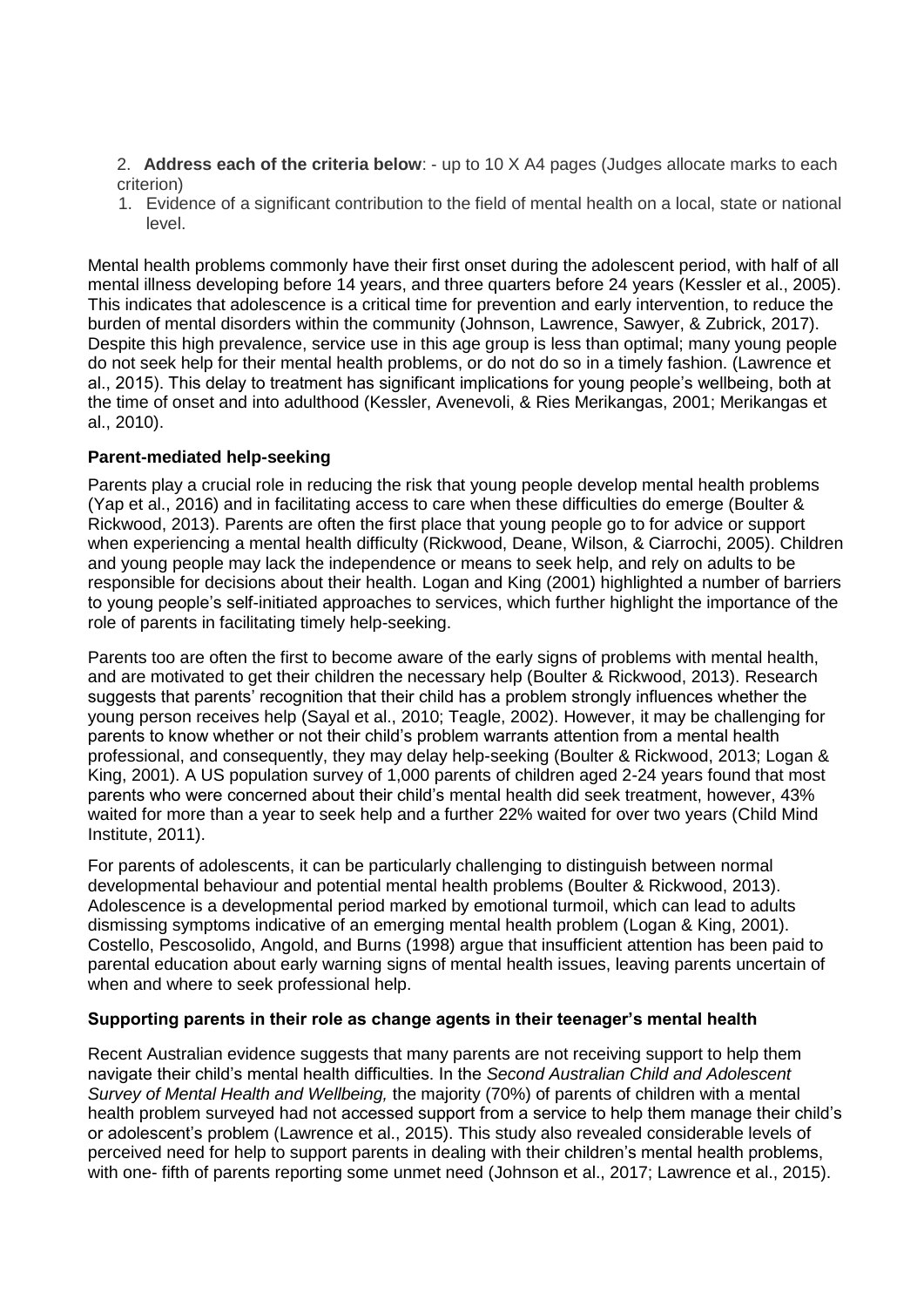The kind of support parents reported needing spanned informational support (e.g., information about child's problems, treatments and services; parenting skills), instrumental support (e.g., respite care), and emotional support (e.g., peer support; counselling).

However, whilst online support for parents of infants and toddlers abounds, there is a dearth of programs in the area of mental health and wellbeing for parents of adolescents. An environmental scan identified that there are limited services dedicated to providing information and support in an online format for parents of adolescents with emerging mental health problems. Given the significant role that parents can play in promoting young people's wellbeing and facilitating their access to support where needed, this was identified as a notable service gap, as freely accessible online services may have a lower barrier to entry when compared with traditional services.

### **Helping more parents and young people**

The primary focus of ReachOut Parents is prevention and early intervention of high-prevalence mental health disorders through parent-mediated help and support for 12 – 18 year olds. Delivered through a secure online environment, the service has been able to reach over 340,000 parents to date that may otherwise not access traditional mental health services due to stigma, geographical isolation, concerns about privacy, or lack of confidence in clinical services.

The use of self-help content, resources and tools, real family stories, a peer-support community and teleweb coaching enables parents to recognise and understand what their teenagers are going through, improve their mental health literacy, and increase the confidence of parents to facilitate early intervention for emerging issues. By employing a user-centred, self-directed service model, ReachOut Parents endeavours to ensure parents get the help they need to support young people, where and when they need it. ReachOut works in partnership with downstream specialist mental health services to refer ReachOut Parents users whose needs exceed the service model.

The ReachOut Parents service is underpinned by evidence-based program logics that ensure the components of the service are designed to achieve positive outcomes and provide the greatest impact for parents and young people. The program logics describe three levels of outcomes: parent; family and population level outcomes (see Appendix 1). With ongoing consideration of the program logics, the service has been designed and developed in partnership with parents and young people to ensure it remains relevant and meaningful in their lives.

Recent service highlights include:

- over 340,000 unique users to the ReachOut Parents service since launch. The majority of users access self-help content and self-assessment quizzes that help tailor content to parent's needs. Content is delivered in multimedia format – including videos, infographics , stories and written information (see Appendix 3 for an example). Parents are involved in content development to make sure its relevant and user-friendly.
- 1,600 members of our online peer-support community. The forums offer a safe and supportive space for parents to have anonymous conversations with each other on a range of topics from well-being, through to more serious mental health issues. Furthermore, over 2,000 unique visitors access the forums each month, demonstrating that a large number of parents are deriving benefit from the forums through viewing posts without registering as a user and contributing to the conversations themselves.
- Strong service partnership with The Benevolent Society who are the delivery partners for ReachOut Parents Coaching. Using online tools to help facilitate the intake process, Parents can begin their coaching journey 24/7 and book phone sessions with a coach between 6am and 7:30pm weekdays. Sessions are facilitated through an online interface where coaches work with parents to develop goals and action plans that are saved on the interface for both the coach and parent to see (Appendix 2). To date, 668 coaching sessions have been delivered.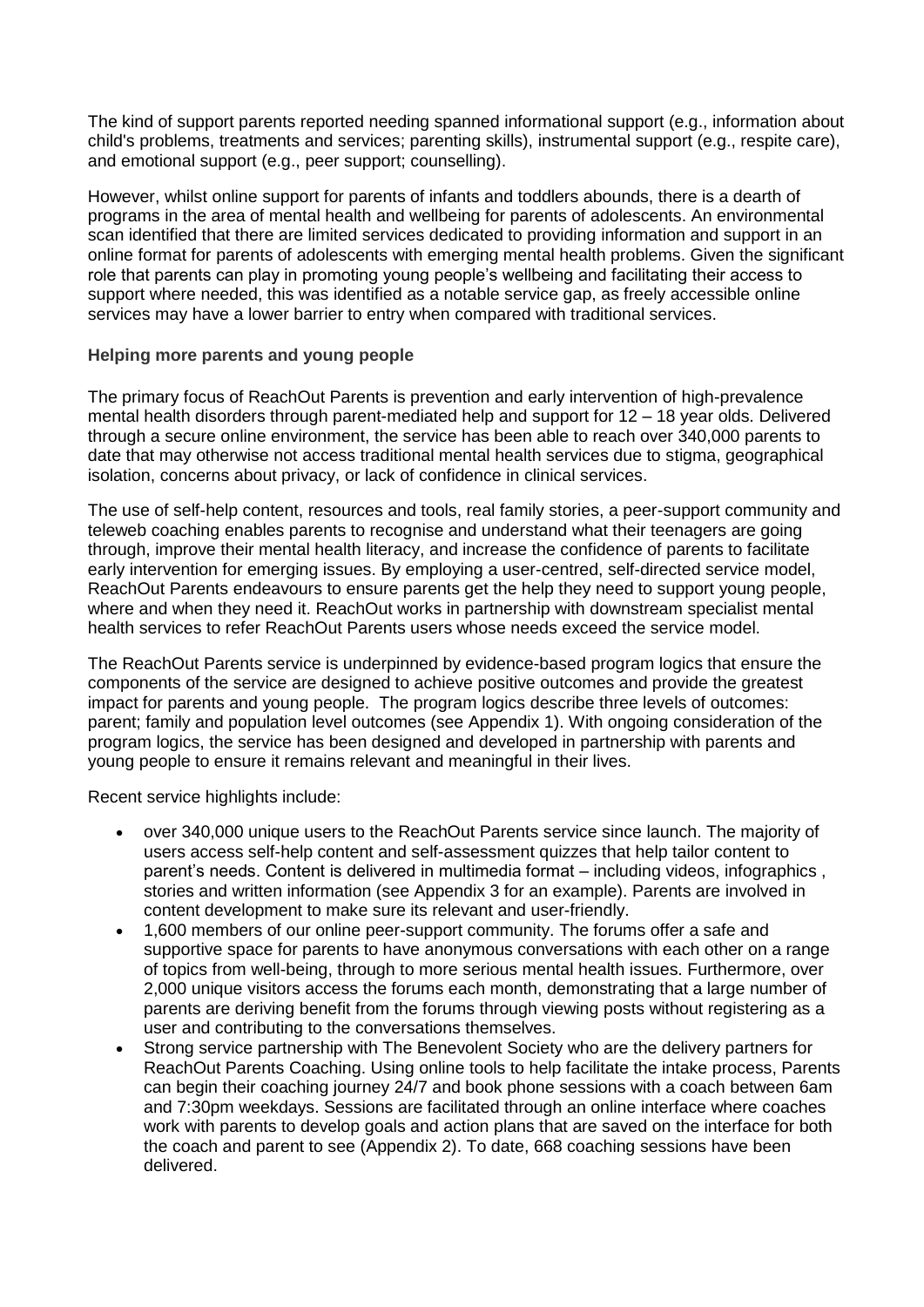Each year we run a cross-sectional survey to assess service reach and impact of the service for our users (see Section 2.5). When parents were asked what they liked most about the ReachOut Parents service, responses included:

#### *"I love being part of a supportive parenting community. It's a great space for receiving and giving support. Most parents are there for the benefit of their teens which is really lovely to see."* [Mother, NSW]

*"I like that parents are treated without judgement or criticism, and the site is full of practical advice from parents with lived experience. RO parents understand how hard it is raising teenagers and all suggestions and tips given are done so acknowledging the struggle being faced. It's awesome knowing I'm not alone in my thoughts and issues with my teen. You can't buy that..."* [Mother, NSW]

*"The coaching service is fantastic, it is incredible to have the information tailored to your exact situation and to have someone help translate it into actionable steps (and to then follow up on your commitment to make sure it is actually applied)"* [Mother, VIC]

*"Many people don't want to seek out medical advice because of cost or stigma. This is easy and confidential."* [Father, WA]

2.2 Evidence of innovation and/or recognised best practice.

Development of ReachOut Parents involved a mixed-methods program of research activities to ensure the program was based on best practice evidence, and formative research to elicit parents' and young people's' needs from an online parenting service, which represents another important form of evidence from which to build the service model. The key methods used are described below.

# **Environment scan and literature review to identify best practice**

An environmental scan and literature review was conducted to understand the online services that currently exist for parents to support young people with emerging mental health problems; the helpseeking pathways of parents; and the concerns/priorities of parents in helping their young people with emerging and early-stage mental health problems. These two outputs, as well as the formative research with parents and young people, informed the development of the program logic model for the service, which underpins the service delivery model for ReachOut Parents.

# **Formative research with parents and young people**

A cross-sectional online survey was conducted in October 2015 with a sample of 1000 parents of children aged 12-25 years, to explore the knowledge, attitudes, and help-seeking behaviours of parents in relation to the mental health and wellbeing of their adolescent children. Participants were recruited via an online panel. Respondents were eligible to participate if they were: a) parents or guardians of a child aged 12-18 years; b) residing in Australia; and c) were not over the age of 64 years. Quotas were set on age, gender, location and income to ensure the sample was broadly representative of the target audience for ReachOut Parents.

In addition, a program of qualitative and co-design research was conducted to understand how they envisaged an online parenting service focused on prevention and early intervention for mental health problems could help them. These activities are described in Section 2.3.

#### **Evidence of innovation**

As discussed, ReachOut Parents was the result of a comprehensive program of research conducted with young people and their parents to understand their needs and preferences for a 21st century online mental health service. This research led to the development of a suite of User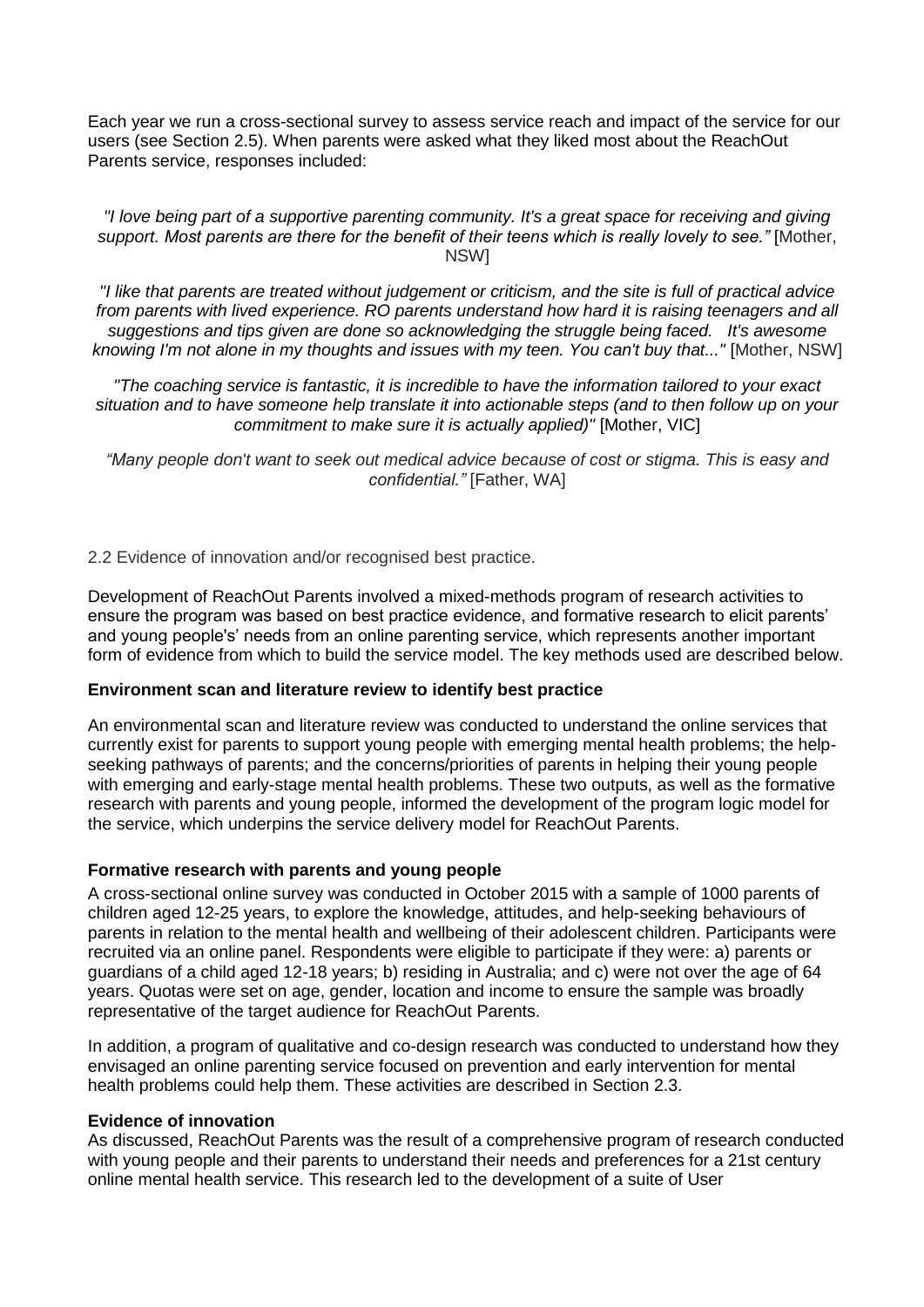Experience (UX) goals, which provide a framework for the way in which we approach service development and delivery.

The UX goals are:

- Validate my experience (empathy);
- Help me understand what my child is going through;
- Give me practical strategies so I can choose what's right for me and my family;
- Show me that I'm not alone;
- Empower me to help my child; and
- Help me be connected to my child.

The UX goals have led us to focus on innovative service developments that not only build on the program logics and mental health evidence base, but that are meaningful and engaging to parents themselves.

The service developments that have been delivered to respond to the UX goals include:

- New capability through the Sitecore platform enables us to design the service for a range of mobile devices. Over 60% of ReachOut Parents service users access the service on mobile, and a further 10% on tablet. ReachOut Parents is available easily and privately, wherever they are, at any time of the day.
- Website information architecture based on models of behaviour change, taking parents through a sequence of progressive steps to build their knowledge and skills – 1. 'Help me understand'; 2. 'Give me things to try'; 3. 'Show me how to do them'.
- Incorporation of a range of online self-help interventions that provide parents with practical ways they can support and improve their teenager's mental health and well-being. The interventions are either developed in house, or delivered in conjunction with third party organisations. An example is ReachOut's Breathe App – an app that helps reduce the physical symptoms of stress and anxiety by slowing down your breathing and your heart rate.
- Automated, live links between conversations occurring within the peer-support community and relevant content on site. This provides the user with an opportunity to connect with other parents that may be experiencing similar issues, and gives them an opportunity to share their own experiences of what has helped with other members of the community.

2.3 Evidence of participation of mental health consumers, in the planning, implementation and evaluation as relevant.

In all our services at ReachOut, end users – in this case, parents – are involved as active participants and co-designers throughout the design research process. They participate in idea generation, as well as providing opinions and feedback on new and existing design concepts.

To ensure that ReachOut Parents is relevant, meaningful and engaging, we involved 97 parents from across Australia in focus groups and follow up interviews, co-design workshops and prototype testing as we developed the service. The participants had children between the ages of 12-18, and the research involved a diverse group of parents, including both male and female parents, culturally and linguistically diverse parents, parents who identify as Aboriginal and Torres Strait Islander, parents with a number of children of different ages, single- and step-parents and two-parent families, LGBTI parents, and a mix of metropolitan and rural parents. Parents were asked a range of questions, including which issues they would like support with, how they use technology when seeking help, and their preferences for how support and advice should be presented to them through an online service model.

Parents that are trained as peer moderators also help us to deliver the peer support component of our service. Eighteen parents have undergone training to enable them to: make strengths-based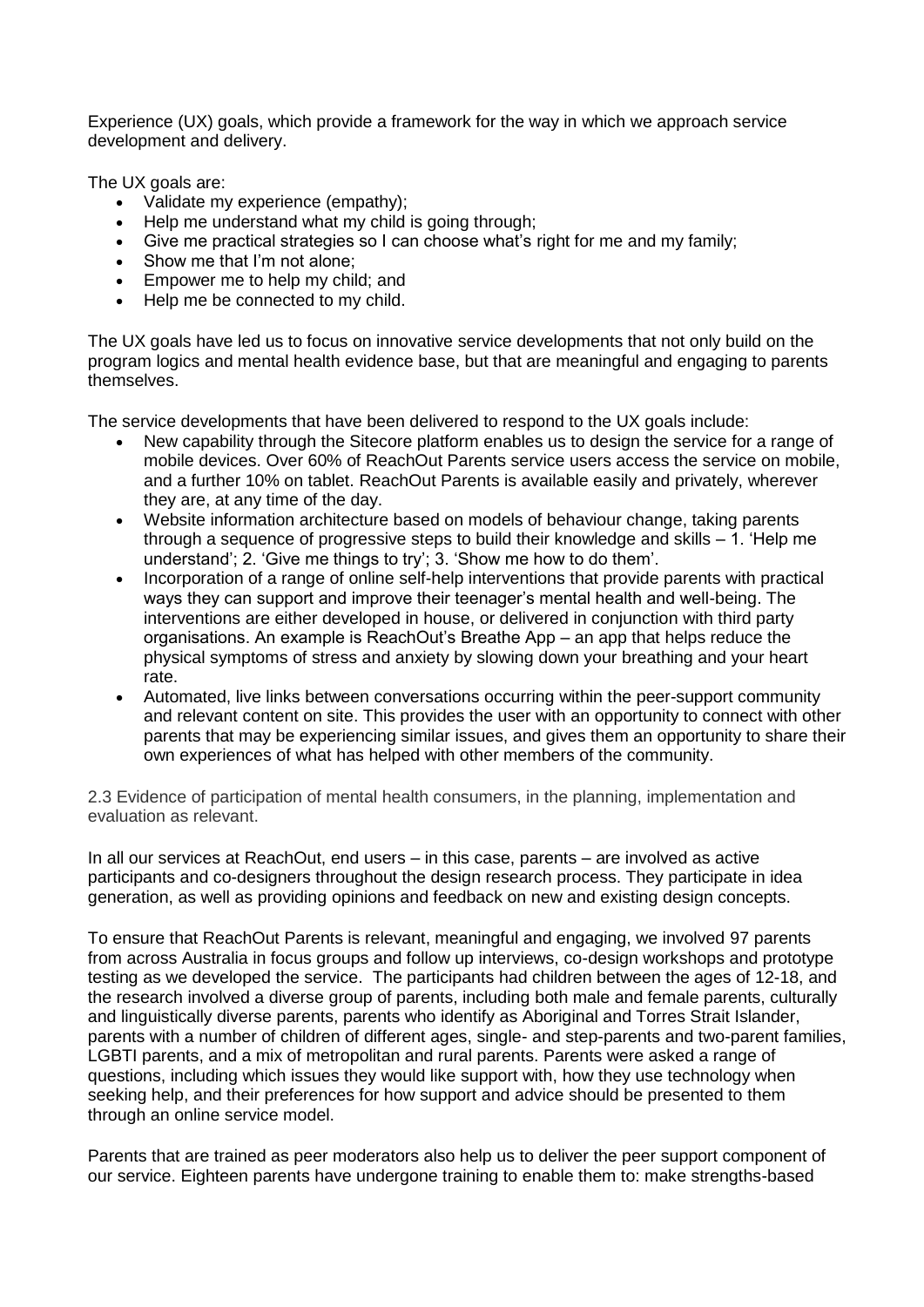contributions to the forums and share their own personal experiences; listen non-judgmentally to users and let them know they have been heard; talk about different support options and encourage help-seeking; moderating and escalating posts; and maintaining a positive forum culture. The peer moderators are supported in their role by a Community Manager, and are encouraged to complete a self-care plan that enables them to care for their own mental health and wellbeing. Parent peer supporters are critical to the success of ReachOut Parents by:

- Building a community and creating a sense of connection for visitors to the site;
- Fostering a respectful and issues-based site culture; and
- Helping to manage the risks associated with hosting user-generated content on the site.

We continue to involve end users in refining and improving the service, through quarterly user experience testing, content development and review, and our program of evaluation. Our services are continually evaluated to determine if they are relevant, meaningful and engaging to the parents and young people who stand to benefit from them. The UX goals are integrated into the ReachOut Parents evaluation framework, such that we are continually seeking feedback from users as to how successfully these guiding principles have been translated into the service offering and experience.

# **Consultation with young people**

As the ultimate beneficiaries of the service, young people were also involved in the decisions deciding the direction of the service. In July 2015, 32 adolescents aged 12-18 years from regional and metropolitan areas were consulted around their needs from an online mental health service for parents. This was to ensure that the advice offered on *ReachOut Parents* aligned to the support young people wanted to receive from their parents, and therefore would engage with, including ways their parents might encourage them to seek help. The participating young people were recruited to reflect the diversity of young Australians, with respect to their socioeconomic status, level of wellbeing, cultural background, sexuality and gender identity and family situation (e.g., single-parent family, blended family). The consultation involved online and face-to-face discussion groups, and indepth interviews of friendship triads. Creative activities and stimulus materials were used to engage participants in a dialogue about their lives, the difficulties they experienced, and their relationship with their parents, and to help them to articulate their needs, drawing on participatory and design research methods [\(Hagen et al., 2012\)](about:blank).

For ReachOut, the benefits of involving end users (in this instance, both parents and young people) in the design, development and evaluation of our services include:

- Developing a better and deeper understanding of how young people and parents see and act in the world, and the context in which any service will be placed;
- Ensuring that our service is relevant and engaging to users and therefore more likely to be used, increasing overall reach and impact; and
- Building credibility and rapport for the project, and ensuring that their values and attitudes are accounted for.

2.4 Evidence of Partnerships and Linkages (collaboration for continuity between organisations).

As well as collaborating with service users, ReachOut carried out extensive consultation with sector partners to develop the ReachOut Parents service. Key agencies were The Benevolent Society, Raising Children Network and Parenting Research Centre, as well as clinical experts on our Clinical Advisory Group.

The Benevolent Society in particular, went on to become a key delivery partner for the coaching component of the ReachOut Parents service. The Benevolent Society is Australia's first and oldest charity. It is an independent, non-religious, not-for-profit organisation which aims to help families, older Australians and people with disability live their best lives. The Benevolent Society's expertise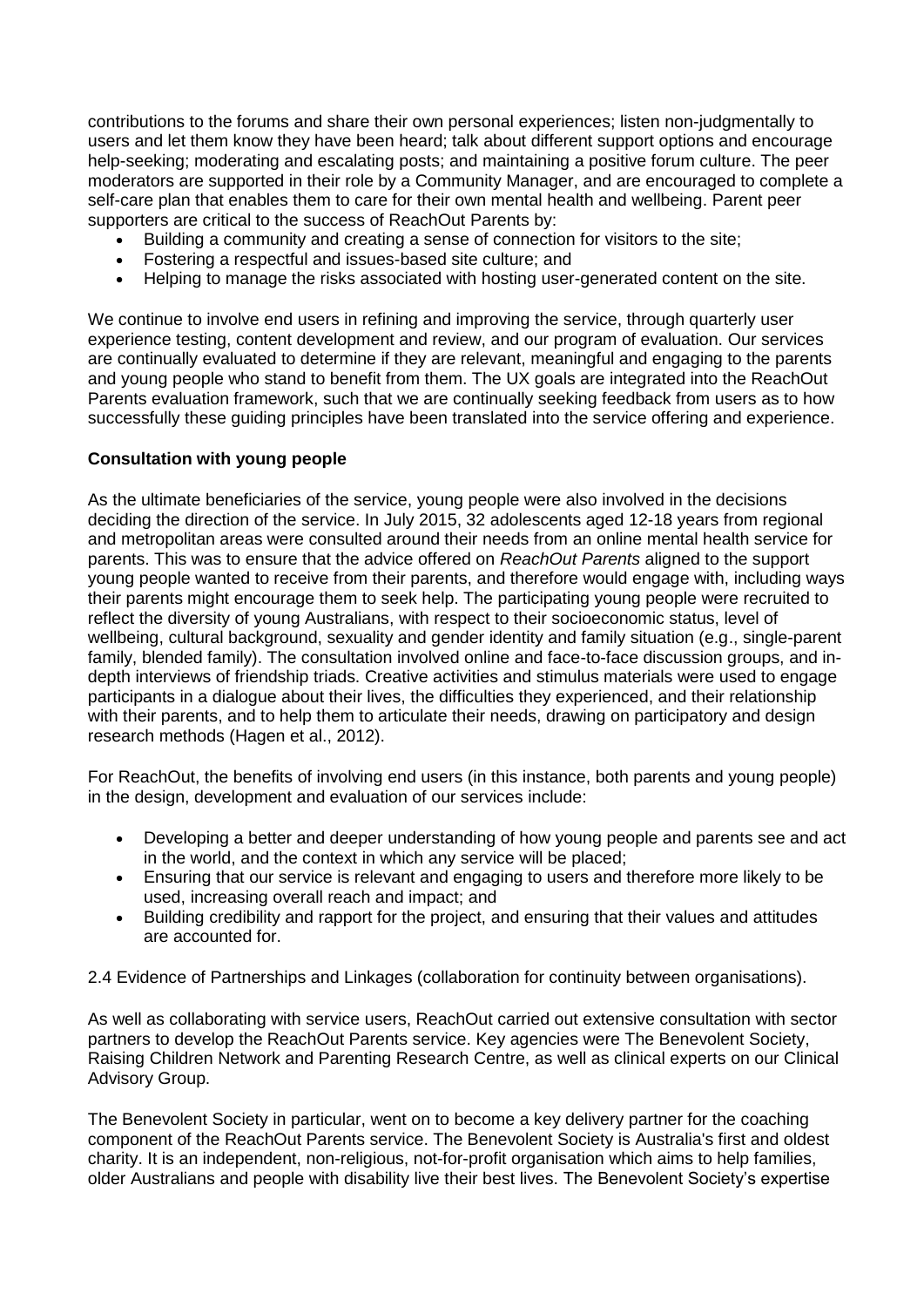and strengths in direct service delivery with families, combined with ReachOut's strengths in scalable online service delivery, enabled us to establish a mutually beneficial and impactful partnership.

The Benevolent Society provides all coaching phone sessions via professionally trained coaches with expertise in helping families build strong relationships. The coaching sessions are tailored to a parents specific goals and situation, meaning that parents will receive practical strategies they can put to use immediately after their first call.

Further, after-hours moderation of the online peer-support community is delivered in partnership with On The Line. On The Line provides some of Australia's most vital counselling services (including Suicide Call Back Service and Mensline).

2.5 Verification and evaluation of the program's effectiveness

Evaluating ReachOut Parents enables us to understand the success of the program and its impact on young people and their families. A multi-method evaluation framework was developed from the outset in consultation with the key stakeholders of the program. The framework is underpinned by our operational targets, the program logic model and outcomes hierarchy, and the UX goals. It addresses the entire program of activity delivered through ReachOut Parents (i.e. the website, the community, and the teleweb coaching service). The framework outlines the range of evaluation data sources, such as web analytics and intercept surveys, through to more comprehensive and in-depth evaluation projects like the Annual Brand Health survey and the Annual User survey.

The inaugural ReachOut's Parents User survey was recently completed. This is a cross-sectional survey that provides information on the sociodemographic characteristics of service users, their experience with ReachOut Parents, and the subjective impact of using the service. Participants for this study were recruited through the ReachOut Parents website and associated social media platforms (Facebook and Instagram).

Visitors to the website were presented with a pop-up screen that included a link to click on if they were interested in taking part in the study. Visitors to the ReachOut Parents social platforms viewed an advertisement for the survey which included a direct link to the survey platform. Data was collected between December 11th 2017 and 28th March 2018. Overall, 162 users of ReachOut Parents took part in the survey. 10.3% of participants identified as male, 88.4% as female and 1.3% as a gender other than male or female. Not all participants answered every question in the survey.

As shown in Table 1, there was a high level of agreement amongst participating users that the service met the UX goals established during the formative research with parents. Further, as shown in Table 2, there was a high level of agreement for the majority of the subjective impact statements, with higher levels of endorsement for the short-term impacts from the program logic model (Appendix 1).

**Table 1.** ReachOut Parents users' endorsement of the UX goals statements

| Rate how much you would agree with the following statement about<br><b>ReachOut Parents</b> | % users<br>agree/<br>strongly<br>agree |
|---------------------------------------------------------------------------------------------|----------------------------------------|
| ROP validates my experience                                                                 | 74.4%                                  |
| ROP helps me understand what my teenager is going through                                   | 74.1%                                  |
| ReachOut Parents gives me practical strategies so I can choose what's right for me          | 83.5%                                  |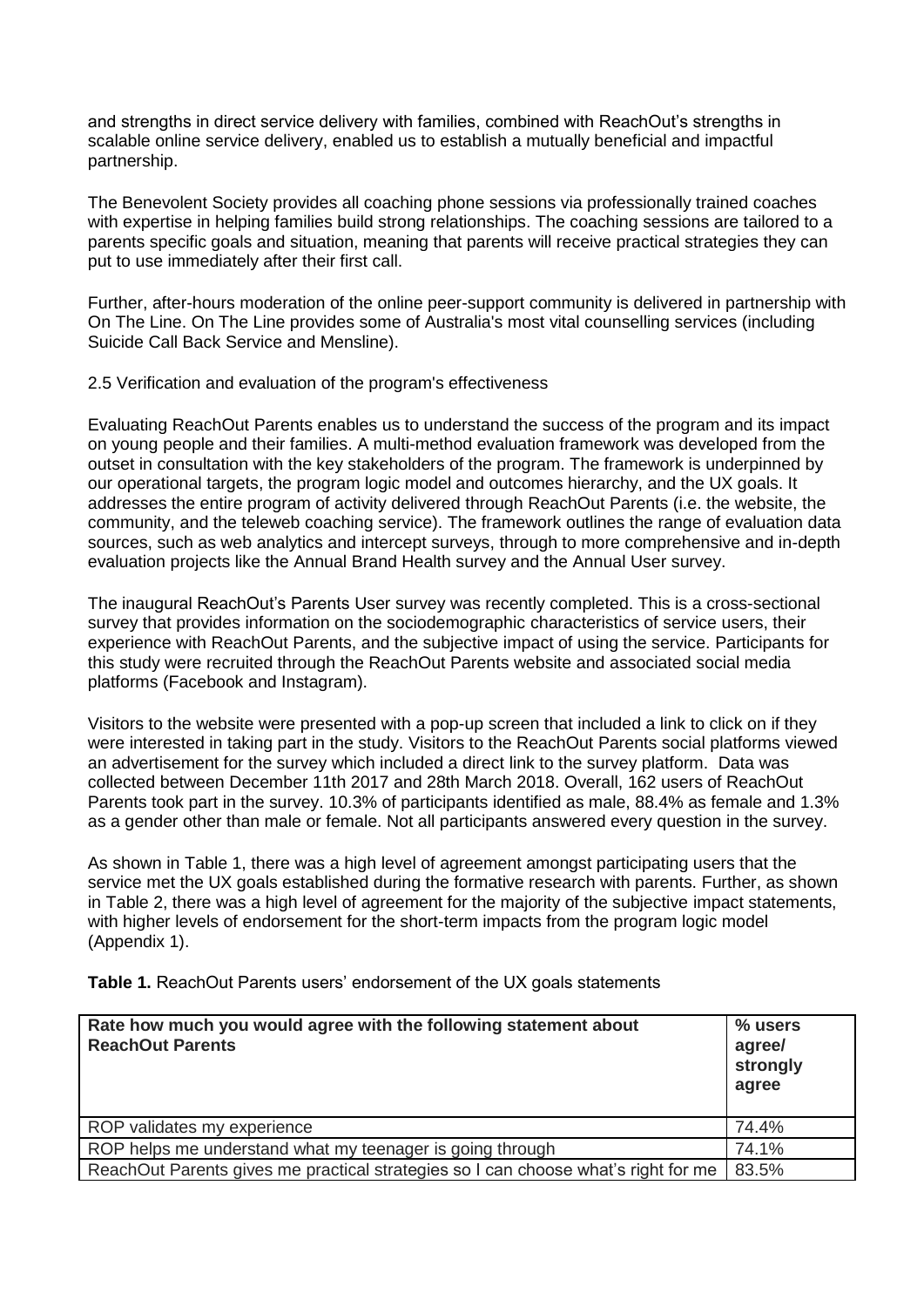| and my family                                                                                    |       |
|--------------------------------------------------------------------------------------------------|-------|
| ReachOut Parents shows me that I am not alone                                                    | 87.1% |
| ReachOut Parents empowers me to help my teenager                                                 | 74.1% |
| ReachOut Parents helps me to be connected to my teenager                                         | 58.3% |
| I would tell a friend about ReachOut Parents if their teenager was going through a<br>tough time | 83.2% |
| ReachOut Parents is a service I trust                                                            | 83.3% |
| ReachOut Parents makes me feel like I am part of a safe, supportive community                    | 63.1% |
| ReachOut Parents is anonymous and confidential                                                   | 76.2% |
| ReachOut Parents is relevant to me and my friends with teenage children                          | 85.7% |
| ReachOut Parents connects me with others                                                         | 56.6% |

**Table 2**. ReachOut Parents users' endorsement of the subjective impact statements

| Thinking about the information and support that you found on ReachOut<br>Parents, how much do you agree with the following statements | % users<br>agree/<br>strongly<br>agree |
|---------------------------------------------------------------------------------------------------------------------------------------|----------------------------------------|
| I felt some relief from my worries or concerns about my teenager                                                                      | 72.8%                                  |
| I know where to get information about things that influence the wellbeing of my<br>teenager                                           | 82.0%                                  |
| I have a good understanding of my teenager's development and behaviours                                                               | 71.3%                                  |
| I feel confident that I can recognize when my teenager is experiencing mental health<br>problems                                      | 70.0%                                  |
| I understand what services are available to support the mental health needs of my<br>teenager                                         | 77.5%                                  |
| am aware of immediate actions I can take to address my concerns about my<br>teenager                                                  | 68.8%                                  |
| I understand the importance of building on my teenagers strengths                                                                     | 81.2%                                  |
| I have learnt new communication skills that I can use with my teenager                                                                | 50.0%                                  |
| I have learnt new strategies I can use to understand and manage my teenager's<br>behaviour                                            | 53.8%                                  |
| I feel better able to understand what's going on for my teenager and how they might<br>be feeling                                     | 63.3%                                  |
| I know how to solve most problems that arise with parenting                                                                           | 42.5%                                  |
| I have confidence in myself as a parent                                                                                               | 53.8%                                  |
| I can stay focused on the things I need to do as a parent even when I've had an<br>upsetting experience                               | 60.0%                                  |

Finally, as shown in Table 3, there is a high level of satisfaction with the service, with the majority of participating users agreed that ReachOut Parents had provided them with the help they needed.

**Table 3.** ReachOut Parents users' satisfaction with the support received

| Did ReachOut Parents provide you with the help that you needed? |       |
|-----------------------------------------------------------------|-------|
| Yes                                                             | 83.7% |
| - No                                                            | 16.3% |

The evaluation framework has been designed such that the measures and data sources will evolve over time, as the program matures. Given the early stage of the program, the focus at this time is on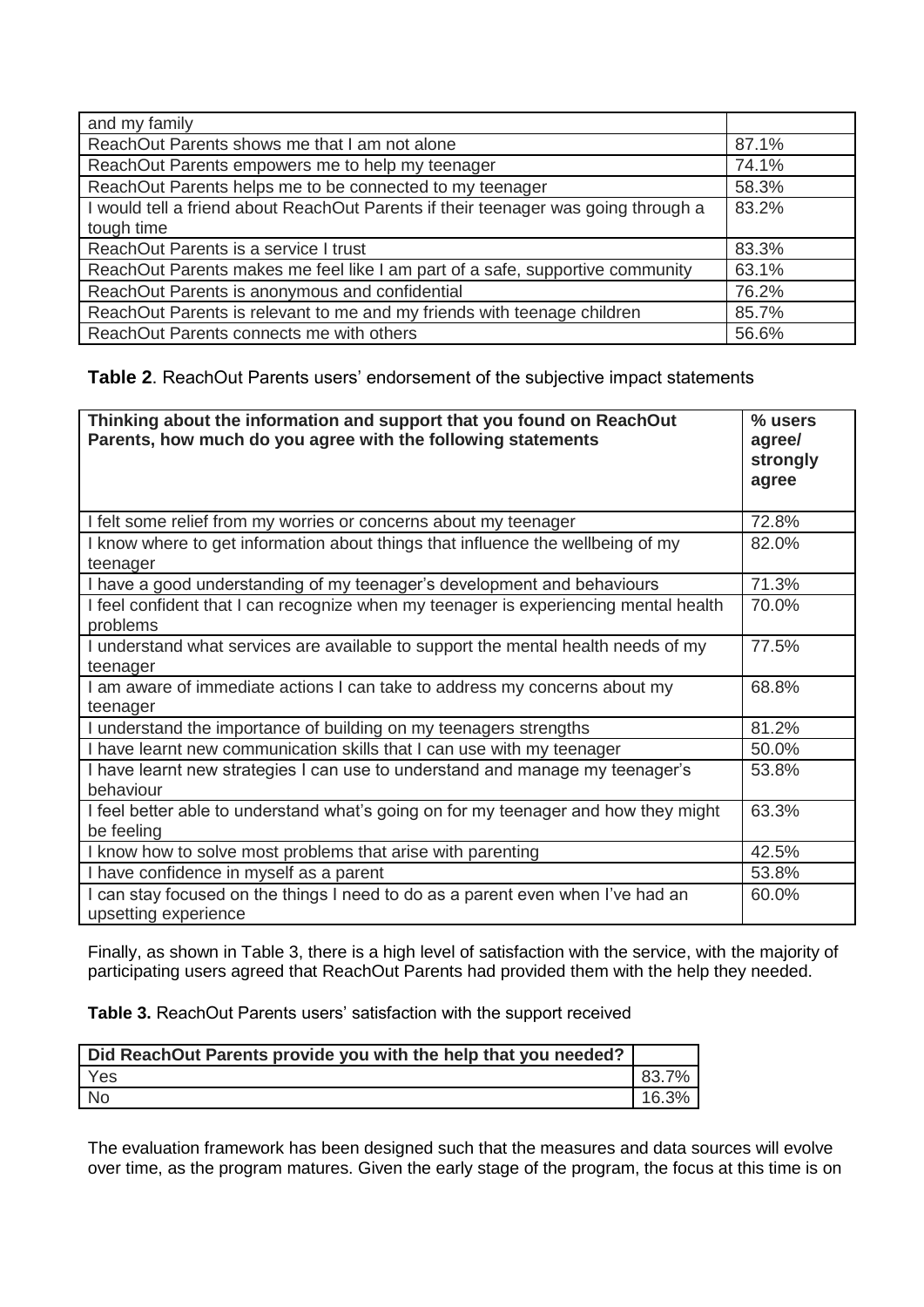formative and process evaluation, with an emphasis on understanding acquisition (i.e., is the program reaching the target audience?), engagement (i.e., the degree of program implementation, quality and uptake) and subiective impact. However as the program becomes more established, we will increasingly focus on objective impact and outcomes evaluation, to gather evidence regarding the effectiveness of the service model.

# 3. **Conclusion**

ReachOut Parents provides a unique, innovative and valuable service within the landscape of Australia's mental health service system. By providing an anonymous and private intervention in an environment that is relevant and readily accessible to parents, ReachOut Parents fills a gap in the current landscape to help parents facilitate early intervention for emerging issues for their teenagers.

As an online service model with both 1:1 and peer-based/self-directed elements, ReachOut Parents can be scaled to support a large volume of parents. Furthermore, the ReachOut Parents service model supports effective use of sector capacity by ensuring that we intervene early to enable young people experiencing early symptoms of mild to moderate mental health issues, to be supported by their parents to get the help that's right for them. ReachOut Parents also helps parents to identify when their teenagers need additional support, and provides efficient and effective pathways to downstream mental health services, to help young people get timely and appropriate help.

Through continued service design and delivery in partnership with parents and young people, we will ensure that the service remains relevant and meaningful within the context of parents' lives, and continues to be accessed widely. Our recently launched 3-year strategic plan highlights our ambitious goal for the ReachOut services to reach an extra 1 million people per year, and to ensure we are able to support all young Australians experiencing mental health difficulties to get help in the way that is most meaningful for them. The ReachOut Australia strategic plan can be found [here.](https://about.au.reachout.com/reachouts-plan-to-reach-a-million-more-young-people-and-parents-by-2020/)

4. **Referees**: Removed for privacy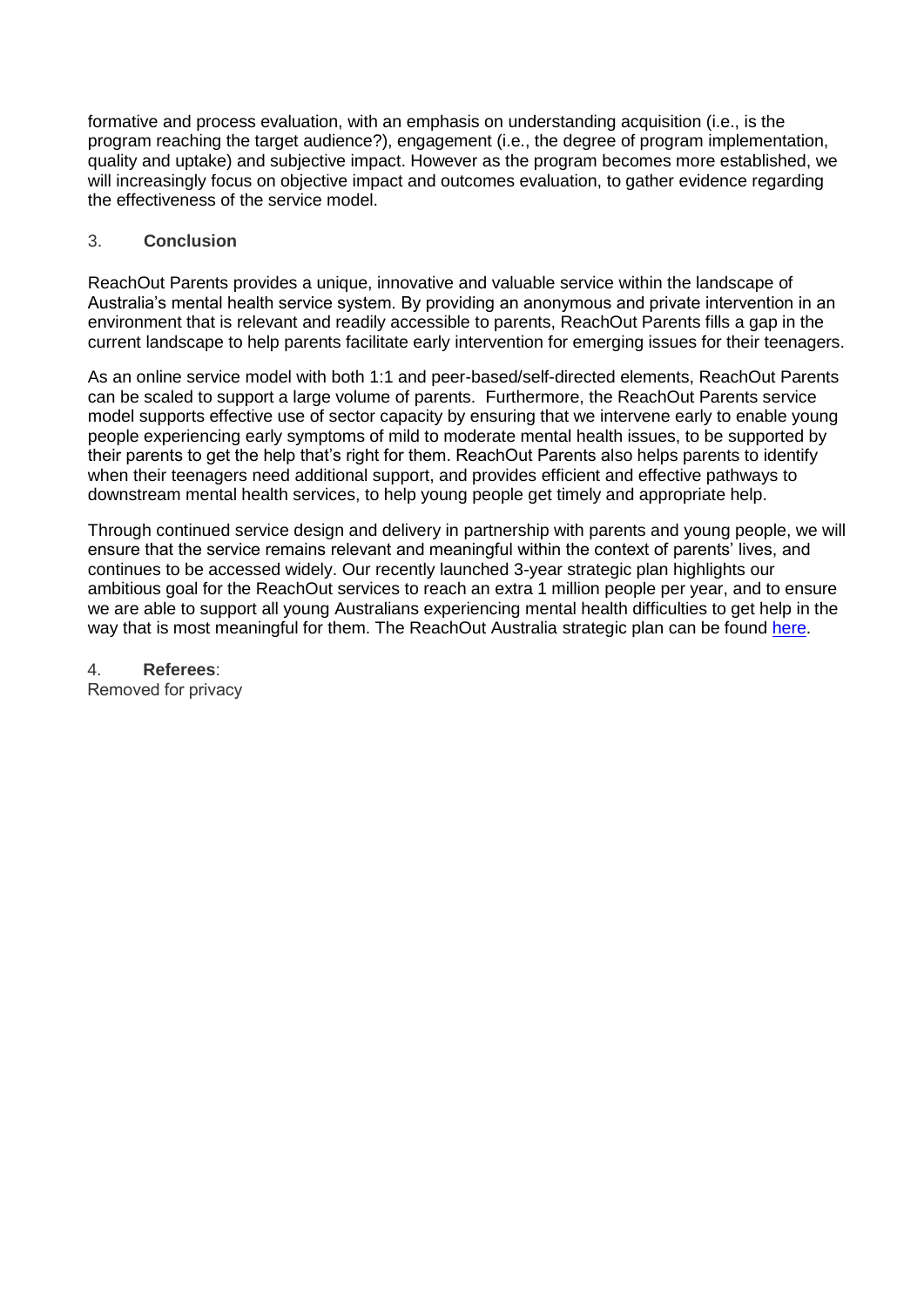### **References**

- Boulter, E., & Rickwood, D. (2013). Parents' experience of seeking help for children with mental health problems. *Advances in Mental Health, 11*(2), 131-142.
- Child Mind Institute. (2011). National Children's Mental Health Report Card. New York: USA.
- Costello, E. J., Pescosolido, B. A., Angold, A., & Burns, B. J. (1998). A family network-based model of access to child mental health services. *Research in community and mental health, 9*, 165- 190.
- Hagen, P., Collin, P., Metcalf, A., Nicholas, M., Rahilly, K., & Swainston, N. (2012). Participatory design of evidence-based online youth mental health promotion, intervention and treatment. Melbourne, Australia: Young and Well Cooperative Research Centre.
- Johnson, S. E., Lawrence, D., Sawyer, M., & Zubrick, S. R. (2017). Mental disorders in Australian 4 to 17-year olds: Parent-reported need for help. *Australian & New Zealand Journal of Psychiatry*, 0004867417706032.
- Kessler, R. C., Avenevoli, S., & Ries Merikangas, K. (2001). Mood disorders in children and adolescents: An epidemiologic perspective. *Biological Psychiatry, 49*(12), 1002-1014. doi: 10.1016/s0006-3223(01)01129-5
- Kessler, R. C., Berglund, P., Demler, O., Jin, R., Merikangas, K. R., & Walters, E. E. (2005). Lifetime prevalence and age-of-onset distributions of DSM-IV disorders in the National Comorbidity Survey Replication. *Archives of general psychiatry, 62*(6), 593-602.
- Lawrence, D., Johnson, S., Hafekost, J., Boterhoven De Haan, K., Sawyer, M., Ainley, J., & Zubrick, S. R. (2015). *The mental health of children and adolescents. Report on the second Australian Child and Adolescent Survey of Mental Health and Wellbeing*. Canberra, Australia: Commonwealth Department of Health and Ageing.
- Logan, D. E., & King, C. A. (2001). Parental facilitation of adolescent mental health service utilization: A conceptual and empirical review. *Clinical Psychology: Science and Practice, 8*(3), 319-333.
- Merikangas, K. R., He, M. J., Burstein, M., Swanson, M. S. A., Avenevoli, S., Cui, M. L., . . . Swendsen, J. (2010). Lifetime prevalence of mental disorders in US adolescents: Results from the National Comorbidity Study-Adolescent Supplement (NCS-A). *Journal of the American Academy of Child and Adolescent Psychiatry, 49*(10), 980-989. doi: 10.1016/j.jaac.2010.05.017
- National Mental Health Commission. (2014). The national review of mental health programmes and services. *Sydney: Australia*.
- Rickwood, D., Deane, F. P., Wilson, C. J., & Ciarrochi, J. (2005). Young people's help-seeking for mental health problems. *Australian e-journal for the Advancement of Mental Health, 4*(3), 218-251. doi: 10.5172/jamh.4.3.218
- Sayal, K., Tischler, V., Coope, C., Robotham, S., Ashworth, M., Day, C., . . . Simonoff, E. (2010). Parental help-seeking in primary care for child and adolescent mental health concerns: qualitative study. *The British Journal of Psychiatry, 197*(6), 476-481.
- Teagle, S. E. (2002). Parental problem recognition and child mental health service use. *Mental health services research, 4*(4), 257-266.
- Yap, M. B. H., Morgan, A. J., Cairns, K., Jorm, A. F., Hetrick, S. E., & Merry, S. (2016). Parents in prevention: A meta-analysis of randomized controlled trials of parenting interventions to prevent internalizing problems in children from birth to age 18. *Clinical Psychology Review, 50*(Supplement C), 138-158. doi: https://doi.org/10.1016/j.cpr.2016.10.003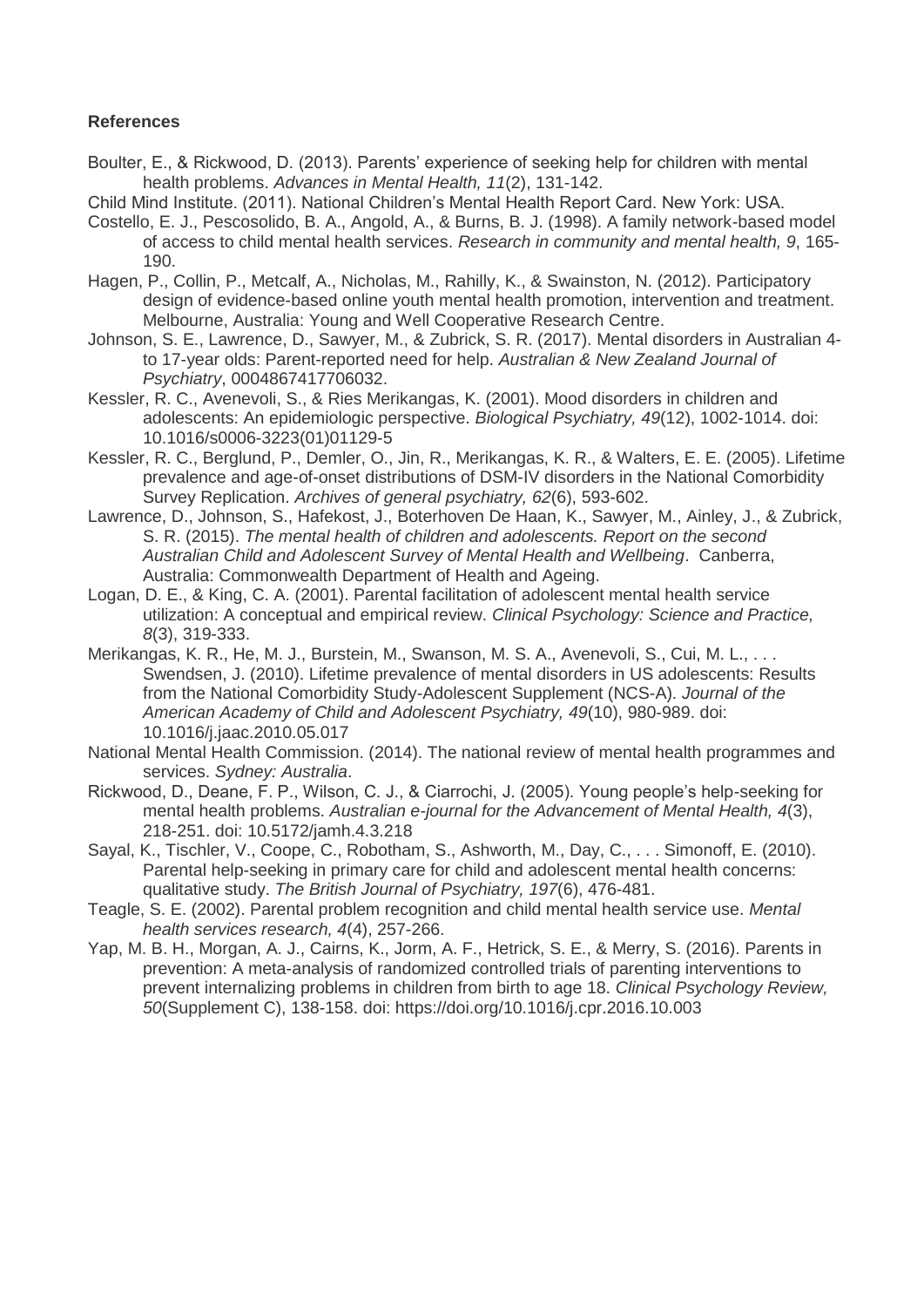# 5. **Appendix of Support Material**:

#### **Appendix 1. Program Logic Model for ReachOut Parents**

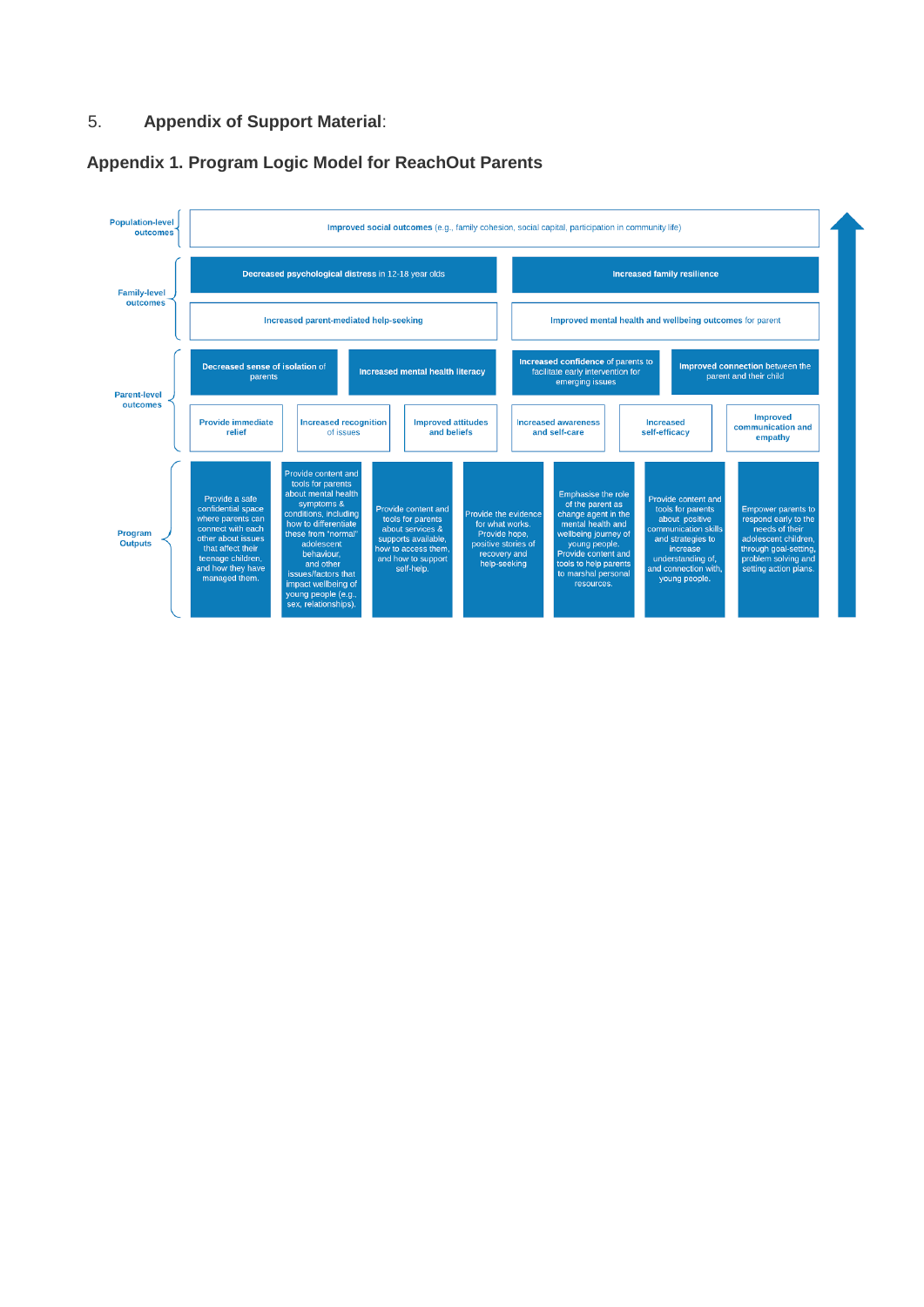

# **Appendix 2. ReachOut Parents Coaching Teleweb Interface**